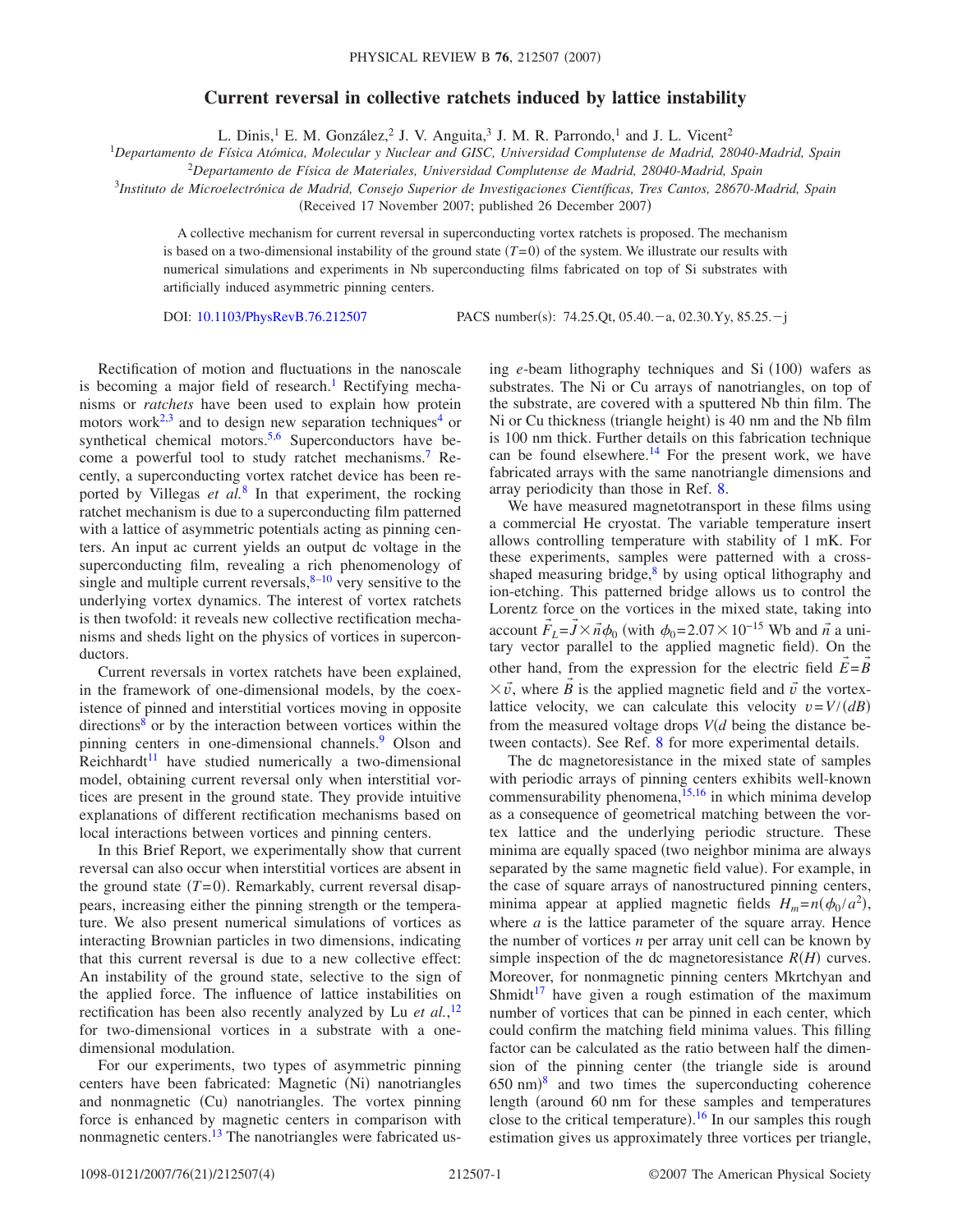<span id="page-1-0"></span>

FIG. 1. Net velocity of vortices versus ac Lorentz force amplitude ( $\omega$ =10 kHz). Array periodicity 770 nm, triangle base 620 nm. (a) Sample (A): Nb film with Ni triangles  $T_c = 8.35$  K,  $T/T_c = 0.99$  $(T=8.265 \text{ K})$  ( $\square$ ), and  $T/T_c = 0.98$   $(T=8.174 \text{ K})$  ( $\square$ ). (b) Sample (*B*): Nb film with Cu triangles  $T_c = 8.24$  K.  $T = 8.165$  K ( $\Box$ ), *T*  $= 8.102$  K ( $\times$ ),  $T = 8.08$  K ( $\circ$ ), and  $T = 8.065$  K ( $\diamond$ ). The negative velocity part of each curve is shown in the inset.

in agreement with the matching field data (see also Ref. [8](#page-3-7)). Therefore, we know, for selected values of the applied magnetic field, how many vortices there are per unit cell and where they are, that is, if they are interstitial vortices or vortices in the pinning centers.

We want to underline that collective behavior of vortices in films with periodic pinning is crucial to understand vortex lattice reconfiguration effects<sup>18</sup> or vortex channeling.<sup>19</sup> Also, collective effects in ratchets have been shown to yield new interesting phenomena.<sup>20</sup>

Measurements of the vortex lattice average velocity as a function of the applied force are depicted in Fig.  $1(a)$  $1(a)$  for sample (A), Ni triangles, and three vortices per triangle  $(n=3)$ . There is no current reversal in the rectified signal in agreement with the explanation given in Ref.  $8$  (see below). Experiments for sample  $(B)$ , Cu triangles, also for  $n=3$  [Fig.  $1(b)$  $1(b)$  $1(b)$ ] show a similar behavior for  $T=8.165$  K  $(T=0.99T_c)$ , but a current reversal appears, decreasing the temperature, despite the fact that there are still three vortices per triangle.

In the one-dimensional approach reported in Ref. [8,](#page-3-7) the vortex lattice does not play any role, and the current reversal was explained assuming that pinned and interstitial vortices are rectified in opposite directions. However, this assumption fails to explain current reversal for the matching field  $n=3$ , since in this case there are no interstitial vortices in the ground state of the system. The simulations performed by Olson-Reichhardt and Reichhardt<sup>11</sup> do not exhibit any cur-

<span id="page-1-1"></span>

FIG. 2. Simulation results. Three vortices per triangle, pinning 0.002 pN  $\mu$ m. Inset: Pinning 0.0036 pN  $\mu$ m.

rent reversal for  $n=3$  and the rectification mechanisms that they propose do not apply for this case either. Therefore, an explanation of current reversal is required. We have found this by numerical simulations such an explanation based on the interplay between the vortex lattice and the geometry of the triangular defects.

The simulations have been performed by numerically solving Langevin equations for the movement of the vortices

$$
\eta \dot{\mathbf{x}} = -\partial_x U_{vv} + \nabla V_p + \mathbf{F}_{ext} + \xi(t). \tag{1}
$$

 $\mathbf{F}_{ext}$  is the Lorentz force resulting from the applied current,  $U_{vv}$  the usual vortex-vortex interaction (see Ref. [21](#page-3-20)),  $V_p$  the pinning potential,  $\eta$  the friction coefficient, and  $\xi(t)$  a white Gaussian thermal noise. The pinning force and vortex-vortex interaction must be in agreement with the experimental situation of three vortices per pinning site (triangle). The interaction of the vortices with the pinning defects is modeled by a potential  $V_p$  in the shape of a triangle and with a hyperbolic tangent profile. The depth of the potential is  $V_{p0}$  $=0.002$  pN  $\mu$ m, so that depinning forces have typical values of the order of  $10^{-6}$  N/m. Experiments<sup>22,[23](#page-3-22)</sup> show that the system is adiabatic in the region of frequencies used. This allows us to obtain the expected ac signal from the velocityforce response curves obtained in simulations, both for constant positive and negative applied force.

Results are shown in Fig. [2](#page-1-1) where a window of downward rectification can be observed. Let us stress at this point that the "natural" direction of rectification for pinned vortices is upward. The reason is that the vortex feels a smaller force at the tip of the triangle than at the triangle base. The force at the tip can be, for an equilateral triangle, as low as half the force at the base of the triangle.

What is then the origin of the downward rectification for small forces? Our simulations indicate that the rectification is due to a two-dimensional instability of the ground state under small downward forces. The ground state of the system consists of vortices located in the corners of each triangle, without interstitial vortices. However, for finite temperature, there are some "defective triangles" in the actual configuration of vortices, i.e., some triangles which have only two vortices inside. Accordingly, some interstitial vortices will be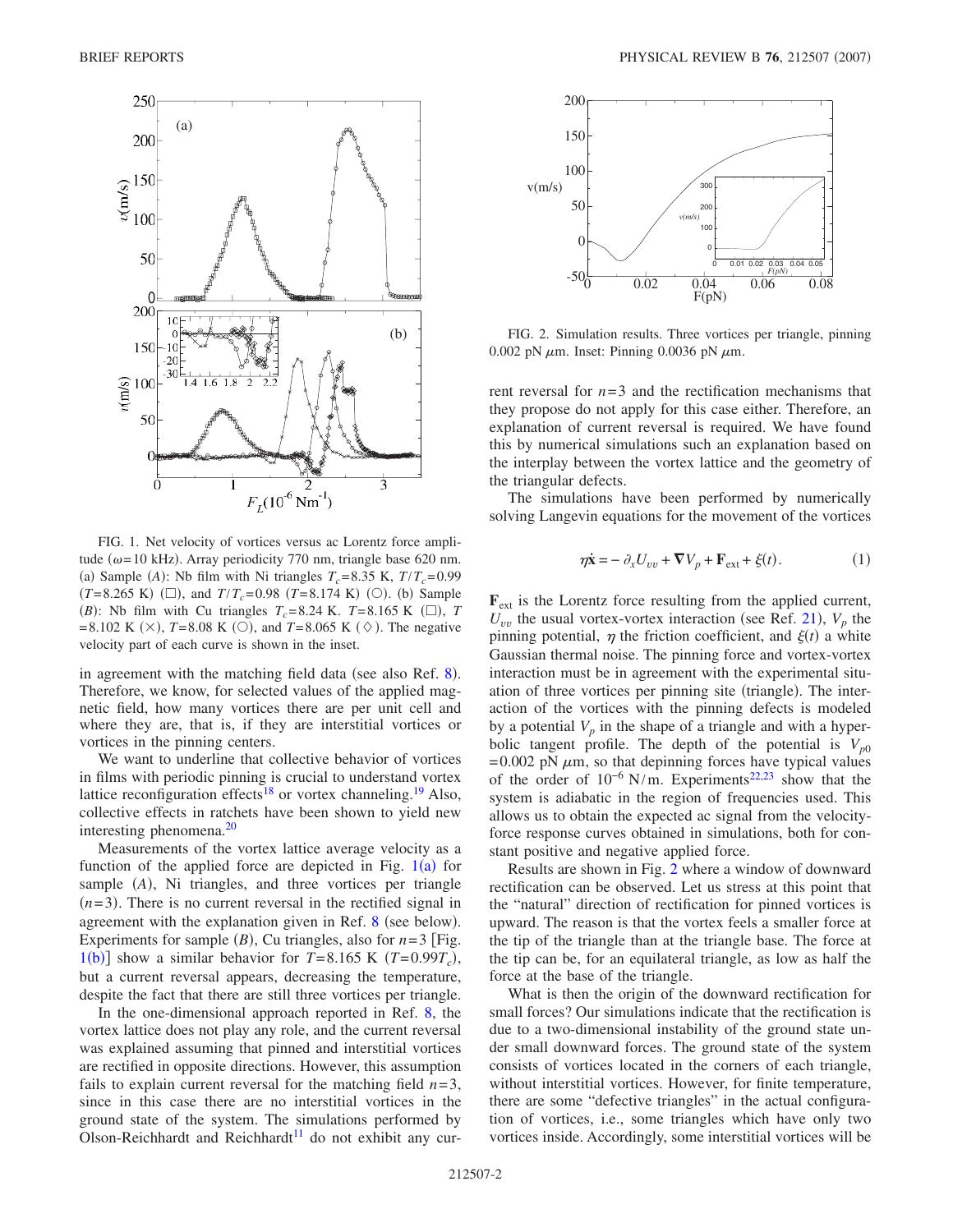<span id="page-2-0"></span>

FIG. 3. Downward rectification mechanism at *T*=0 K: Snapshots from simulations. Initial condition (left) and configurations after evolution  $(\tau = 6.5 \times 10^{-9} \text{ s})$  with positive force  $F = 0.032 \text{ pN}$ (right, up) and negative force  $-F$  (right, down). Dashed circles show the defective triangle and the only interstitial present in the initial condition. Thick arrows point out the only two columns presenting any motion when positive force is applied. Comparison of the right panels shows that the number of interstitial vortices  $(\times)$ dramatically increases when the external force points downward.

randomly spread along the sample. Figure [3](#page-2-0) shows one of these configurations with only one defective triangle out of  $6\times6$ . For low forces, motion is induced by the interstitial vortices *both* in the downward and upward directions. However, contrary to the picture presented in previous works, $<sup>8</sup>$  there is not a continuous motion of interstitial vorti-</sup> ces along the space between triangles: The interstitial vortex enters the nearest triangle expelling one of the three vortices inside.

The aforementioned instability, selective to the sign of the external force, is shown in Fig. [3.](#page-2-0) We have chosen an initial condition with only one interstitial vortex and one defective triangle, located at some distance. In the right figures we have plotted the configurations of vortices after an upward and a downward force has been applied for  $\tau = 6.5 \times 10^{-9}$  s long enough for a depinned vortex to cover the whole sample several times), respectively. This simulations evolved at zero temperature to show the mechanism in a clearer manner. We see that, in the case of the upward force, the interstitial vortex remains in *one single column*. The column with a defective triangle also moves, but again vortices remain in that column. As a consequence, there is a positive current of vortices but the motion is constrained to two columns. When the interstitial vortex enters a triangle, the top vortex in the triangle moves upward, out of it and into the following one. In addition to that, in the defective triangle, one of the two vortices always escapes through the tip, becoming an interstitial vortex and triggering a process similar to that in the column with an extra vortex. Both motions propagate along the column without disturbing the neighboring columns.

<span id="page-2-1"></span>

FIG. 4. Vortex-vortex interaction versus vortex-vortex distance. Solid line: Interaction used in simulations corresponding to current reversal (see Fig. [2,](#page-1-1) pinning  $V_{p0} = 0.002$  pN  $\mu$ m.). Dashed line: Interaction used in simulations showing no current reversal, which are depicted in the inset (pinning  $V_{p0} = 0.002$  pN  $\mu$ m).

On the other hand, under a downward force, the initial defect in the ground state propagates along the whole sample, as it is clearly shown in Fig. [3.](#page-2-0) A more detailed analysis of the simulations show that, when an interstitial vortex enters a triangle, one of the two bottom vortices is expelled but now can move to a triangle *in one of the nearest columns*. It even happens frequently that the two vortices in the base of the triangle are depinned. Consequently, the initial defect is then spread out along the horizontal direction, yielding a considerable large fraction of depinned vortices which increase the overall motion in the system, yielding a net downward rectification and the corresponding current reversal.

As was noted before, current inversion may disappear when the pinning potential is increased. This effect was observed in experiments where the Cu triangles were replaced by Ni ones which have a higher pinning strength [see Fig.  $1(a)$  $1(a)$ ], and it is also reproduced in our simulations. Results for pinning potential  $V_{p0}$ =0.0036 pN  $\mu$ m do not show current reversal, as depicted in the inset in Fig. [2.](#page-1-1) The increased pinning strength implies that a larger force is needed to depin vortices when pushing downward. According to simulations, when the same force is applied upward, the aforementioned columnar movement starts, but also neighboring columns without defective triangles or extra vortices depin, and eventually motion spreads all over the sample. In other words, for these moderate values of the force, the instability appears in both directions.

Finally, current reversal in sample (B), Cu triangles, also vanishes when temperature is raised [see Fig.  $1(b)$  $1(b)$ ]. We can explain this behavior taking into account that the penetration depth of the superconductor increases with temperature. As a result, the vortex-vortex interaction strength,  $U_{vv}$ , decreases at short distance but its range becomes longer, $2<sup>1</sup>$  as depicted in Fig. [4.](#page-2-1) In this case we observe that the long-range vortex lattice order precludes the instability responsible for current reversal (see the inset in Fig. [4](#page-2-1)).

In summary, our simulations show that the asymmetric